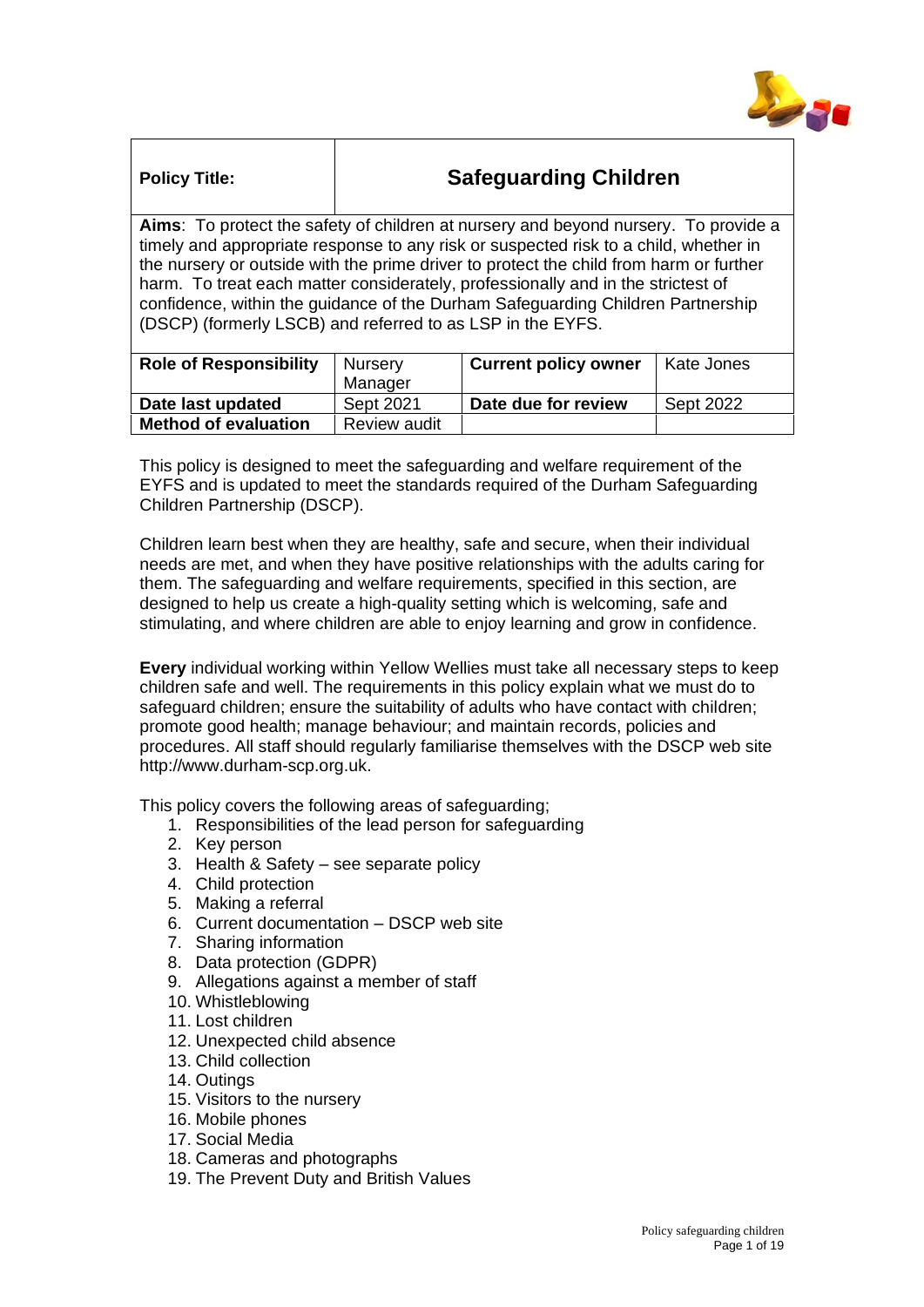

# **1) Lead Person – Safeguarding**

One or more practitioners are designated to take lead responsibility for safeguarding children in each setting. A lead practitioner must be present at or available to the setting at all times when children are present. The lead practitioner is responsible for liaison with local statutory children's services agencies, and with the DSCP. They must provide support, advice, training, coaching and guidance to any other member of staff on an ongoing basis, and on any specific safeguarding issue as required in line with *Working Together to Safeguard Children'* and subsequent good practice and guidance publications.

The lead professionals are – Kristy Page – Durham (Deputy Laura Howard). Sam Turvey – Bishop Auckland (Deputy Vikki MItchell). Kate Jones, Director of Early Years is trained to level 2 and can be a central point for training and dissemination to the other safeguarding leads.

It is essential that the lead professional is trained in child protection to at least level 2, which enables them to identify, understand and respond appropriately to signs of possible abuse and neglect. This should be renewed every two years, but is not essential. However, it is our intention that all senior members of staff be trained to level 2, or higher as found appropriate by the local authority. We should aim for all staff to be trained to level 1 or above. Where new staff join us without safeguarding training. This can be carried out internally as part of their induction prior to them securing level 1 training (which should be completed as soon as practically possible).

# **2) Key Person**

The basis of safeguarding children from harm is the building of a strong relationship between a key person at the nursery and the child's parents/carers and subsequently the child. It is essential that each child be assigned a key person – someone who establishes a trusting relationship with the child and who would recognise signs of a child not being safe, for example changes in their behaviour of that child.

Parents/carers must be informed of the name of the key person, and explain their role, when a child starts. On entry to the nursery the key person (or advanced practitioner) must complete an 'All About Me' discussion with the parent. The main aim of this is to establish a relationship with the parent, to gain an understanding of the child and their family and to engage the parent in carrying out an 'on entry' assessment to inform a discussion about what the child can do and enjoys.

Additionally, you should aim to encourage disclosure of any professionals already supporting the family. If you would like to contact any other professionals involved with the family, consent to contact them must be sought, to ensure that any team around the family are aware that we are in the care of a child. However, parents should be advised that consent is not required prior to speaking to another professional in the family's life.

# **3) Health & Safety – see separate policy**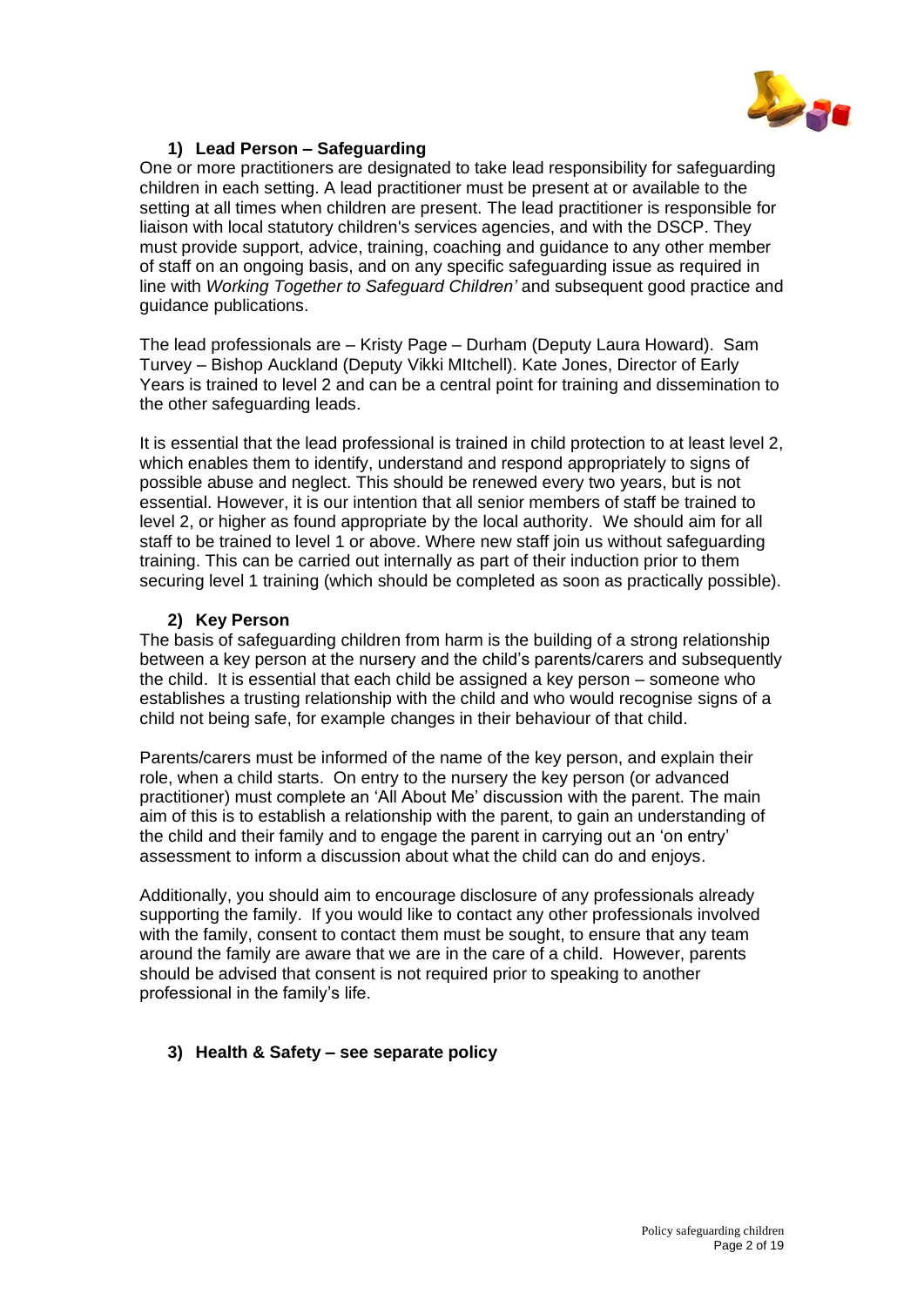

# **4) Child Protection**

All staff should be aware of the 'What To Do If You're worried a Child is being abused?' procedure, (or any subsequent procedures) and use the guide.

All staff must understand this safeguarding policy and procedures and ensure that they have up to date knowledge of safeguarding issues. Training made available must enable staff to identify signs of possible abuse and neglect at the earliest opportunity, and to respond in a timely and appropriate way. These may include:

- significant changes in children's behaviour:
- deterioration in children's general well-being;
- unexplained bruising, marks or signs of possible abuse or neglect;
- children's comments which give cause for concern;
- any reason to suspect neglect or abuse outside the setting, for example in the child's home
- signs of female genital mutilation
- signs of Breast Ironing
- signs that a child may be exposed to extremist behaviour or radicalisation
- signs that a child maybe involved in drug trafficking; and/or
- inappropriate behaviour displayed by other members of staff, or any other person working with the children. For example: inappropriate sexual comments; excessive one-to-one attention beyond the requirements of their usual role and responsibilities; or inappropriate sharing of images.

Where there is a suspicion of abuse and/or neglect, the Practitioner must report their concern to a senior member of staff. This includes suspicions or allegations against members of staff.

If a child tells an adult of abuse or neglect, the adult must not show judgement to the child or to make a promise they cannot keep. The adult must listen carefully and take the first opportunity to write the details of the conversation down, without affecting the conversation. The next stage should be agreed with the child, to maintain trust.

If suspicions arise by any other way (eg observe bruising) a trusted member of staff will seek to discuss their concerns with the child, as appropriate to their age and understanding.

An allegation of child abuse or neglect may lead to a criminal investigation. Therefore, nursery staff will ensure that they do not jeopardise a police investigation by asking the child leading questions or attempting to investigate the allegations themselves.

Any concerns should be discussed with a parent, unless it is deemed that this discussion could put the child at greater danger.

After discussion, if concerns remain and there is an immediate risk to the child , a referral must be made to the First Contact Team (FCT) on **03000 267979**, (listen to the options and select "Safeguarding")

After making a referral by telephone, if requested the referral should be confirmed in writing to within 48 hours (unless otherwise advised by the FCT) and copied to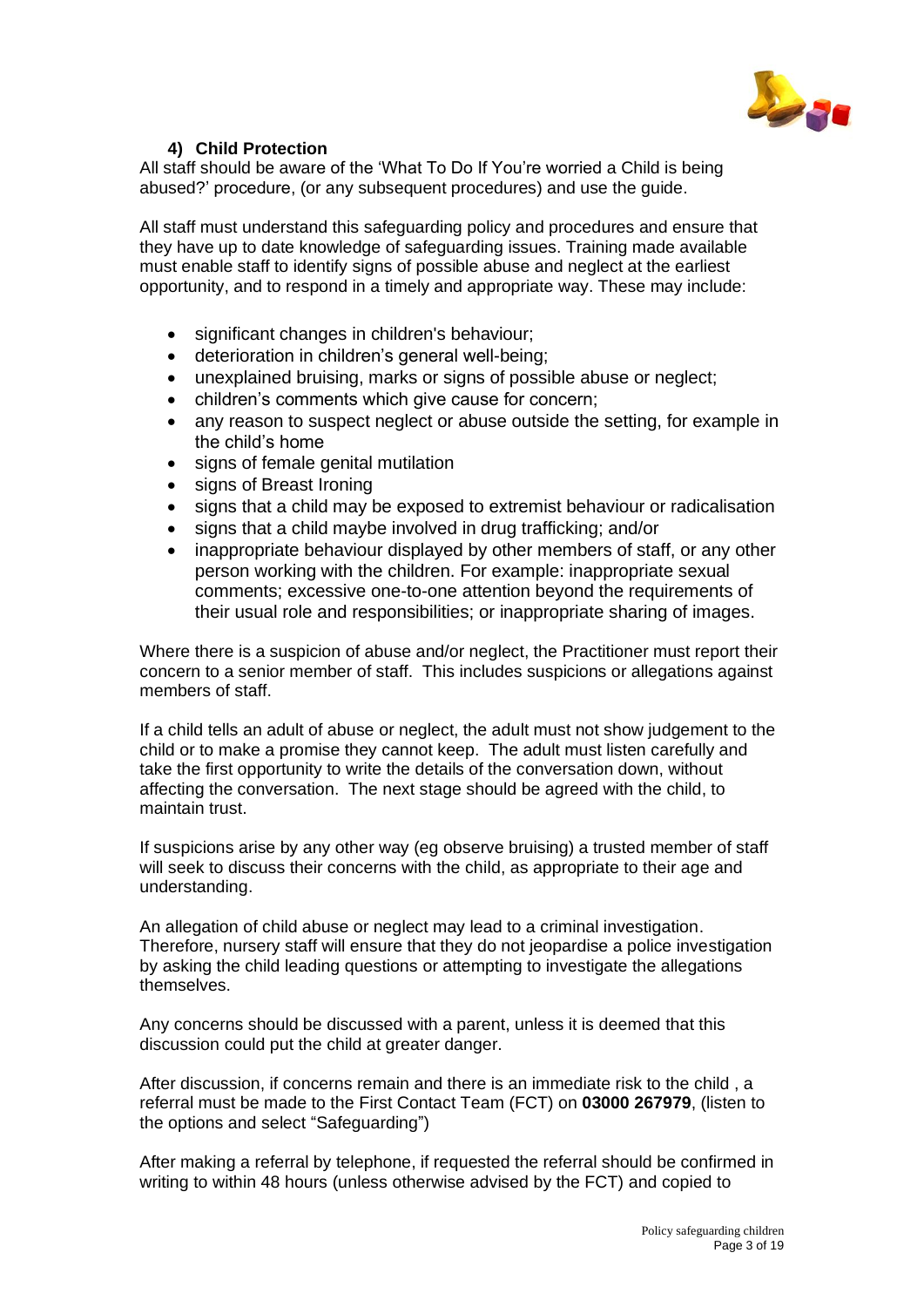

Ofsted. The First Contact Team will acknowledge the written referral within 1 working day.

Ofsted should be notified of any allegation made against a member of staff or of a serious injury to a child via 0300 123 1231 within 14 days (a list of examples of notification are available in the 'Early Years Compliance Handbook', available online).

The Nursery will provide relevant information and attend meetings, as requested. This can include personal information.

The nursery will record the incidents, discussions, decisions (and reasons for those decisions) on an 'Incident Report Sheet'. These will be filed, along with copies of any correspondence, in the child's personal file and copied to the parent.

All confidential records and documents are stored in a locked cabinet, with keys held only by senior members of staff. No files will be read unless there is a specific need for this, in conjunction with the General Data Protection Regulations.

# **5) Making a Referral.**

## **If a child is in immediate danger dial 999 – If you are worried about a risk of significant harm to a child contact First Contact on: 03000 267979**

If you have a safeguarding concern and are worried about a child, use the Threshold guidance (located in safeguarding file in main office) and complete the Children's service referral form and email to [firstcontact@durham.gov.uk](mailto:firstcontact@durham.gov.uk) The Threshold document sets out the local criteria for action and to be able to meet the child and families need appropriately. This has been replaced with a staircase of continual need model identifying Universal, Early Help and Safeguarding in clear stages, as detailed below:

Threshold definitions:

**Universal** 

Most children will achieve their full potential through the provision of universal services alone. These services can be accessed in the local community and delivered by partners including schools, GPs, hospitals, community health services, health visitors, midwives and voluntary and community groups.

• Early Help

This offer of support Is for children and families who require additional support which cannot be provided by universal services alone or who require coordinated intensive support. Durham's Early Help support offer for families brings together local partners to provide early support for children and families coordinated via a Tea, Around the Family and can include targeted services e.g. substance misuse, domestic abuse services, and, Child Adolescent Mental health Service (CAMHS)

- Safeguarding
- Child in Need (CIN)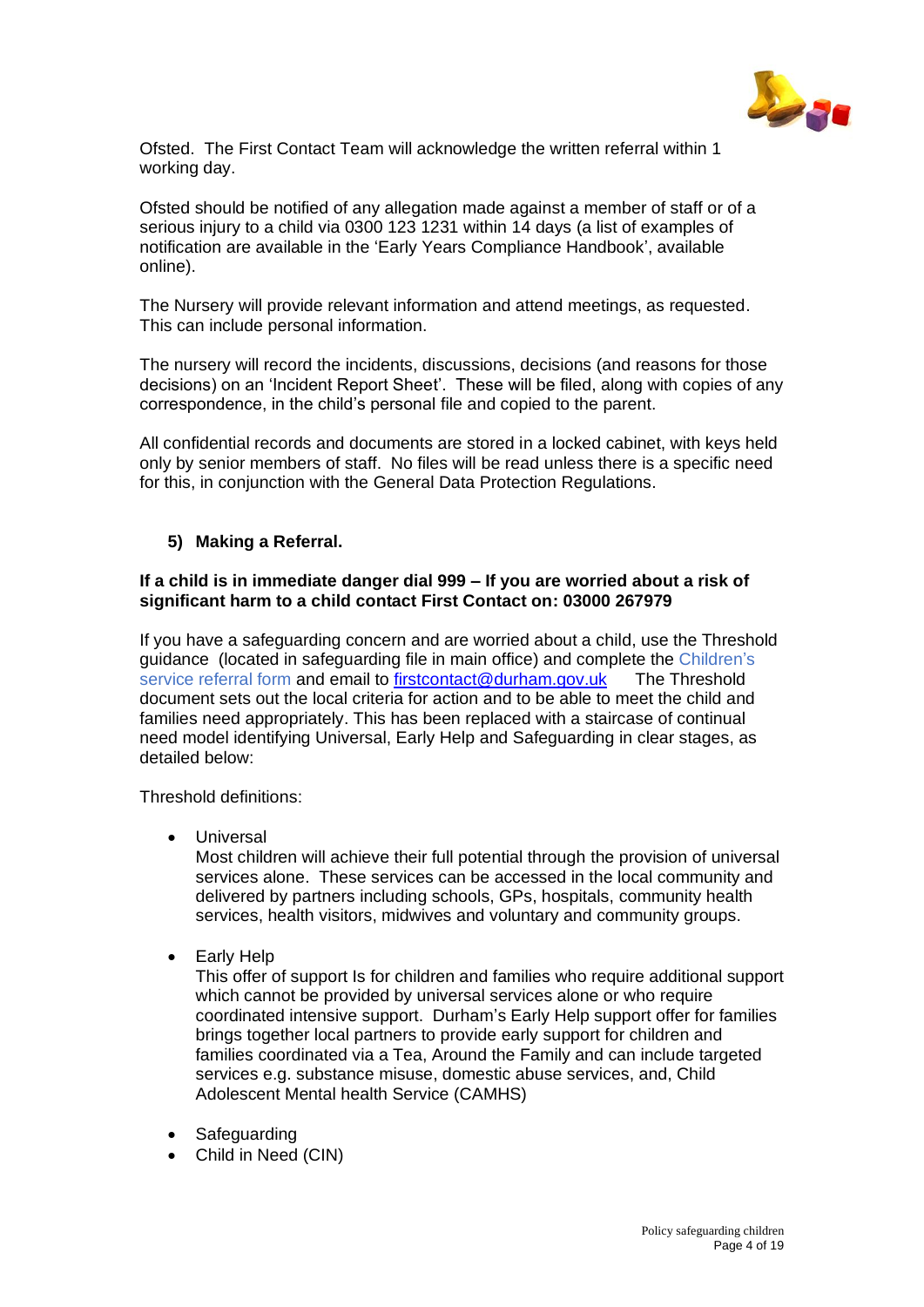

A child in need under the legislation is one: who is unlikely to achieve or maintain a reasonable level of health or development, or whose health or development is likely to be significantly impaired without the provision of services

A referral should be made where there are complex needs which require a multi-agency coordinated response. Consent must be gained from parent/carers and recorded on the children's services referral form before it is submitted to First Contact.

• Child protection

Where a local authority has reasonable cause to suspect that a child (who lives or is found in their area) is suffering or likely to suffer significant harm, it has a duty to make such enquiries as it considers necessary to decide whether to take action to safeguard o promote the child's welfare. Such enquiries, supported by other organisations and agencies, as appropriate, should be initiated where they are concerns about all forms of abuse, exploitation, physical, sexual, emotional, neglect.

To make a referral for Early Help, you can either contact a triage worker on: **03000 267979 choose option 4** or Use the triage service online using the web address [www.doitonline.durham.gov.uk/services/early\\_help\\_referral.](http://www.doitonline.durham.gov.uk/services/early_help_referral)

- 1. Obtain agreement with the family for their information to be discussed and shared with relevant agencies in order that appropriate support can be offered and provided.
- 2. Complete the new on-line Early Help Request Form on the link above, select '**Services**' then type in '**Early Help'** in keyword search to take you to the form

Once the information has been shared with the triage worker support can then be shared. If using the online form, a triage worker will contact the referrer and discuss the best course of action or arrange an appointment at the early adopters meeting, if this is done through using the triage phone number above, advice will be shared in this instance.

This could be an appointment for a Manager/practitioner to attend the early adopters panel meeting which takes place fortnightly to ensure the needs of the family are being supported and met. In both cases following the early adopters meeting the Manager/Practitioner will then share the help available with the family and support them in accessing the services available. We can also utilise the VCS alliance weekly email with support groups and sign post families to services available locally.

# **6) Current Documentation**

- Master copies of documents are available on [www.durham-scp.org.uk.](http://www.durham-scp.org.uk/) This website should be actively used to ensure that we maintain our standards in line with the DSCP.
- EVERY child should have a Chronology on entry in their confidential file along with any incident reports, accident forms, reports from professionals and any other documents deemed necessary to keep confidentially.
- Chronologies should provide an 'at a glance' record of concerns or conversations, which may provide an overall picture of the child and prior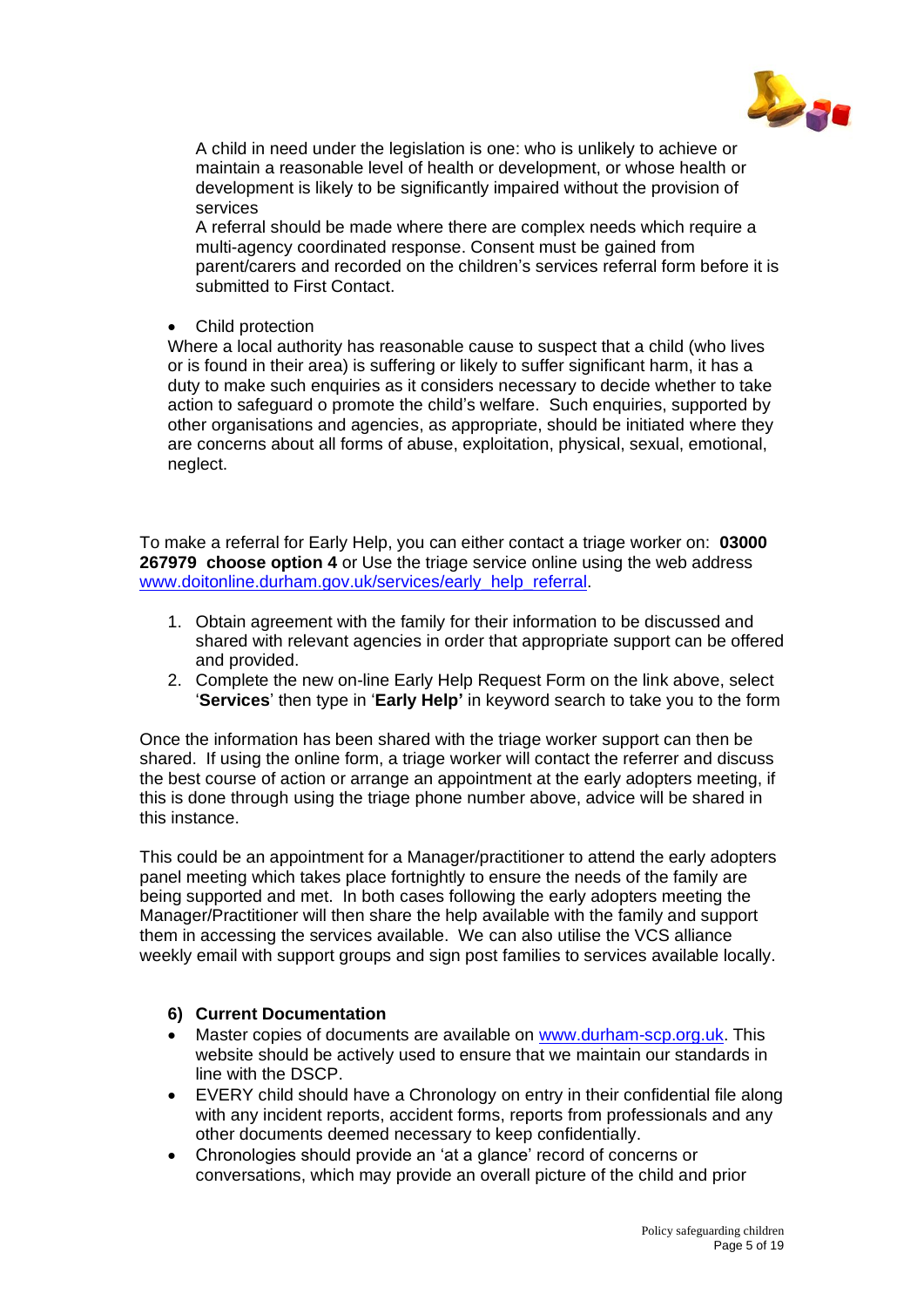

concerns, as well as record of contacts with parents and other professionals (in relation to safeguarding). If required, a more detailed account should be recorded on an incident report.

• Copies of chronologies may be required by other professionals, to enable sharing of information.

# **7) Sharing Information**

All professionals have a duty of care to disclose information to other agencies that would serve to protect a child as per the guidance "Working Together 2018 Guidance – Durham Safeguarding Children Partnership Arrangements" available on [www.durham-scp.org.uk](http://www.durham-scp.org.uk/)

## The partnership guidance states;

*"Information is shared effectively to facilitate more accurate and timely decision making for children and families".*

## **a) Professionals Contacting Yellow Wellies**

If another professional contacts Yellow Wellies and asks us to share information, first we must establish that they are who they say they are. If you are unfamiliar with the team, you need to establish their identity. You must establish their name and a landline number, the name of their manager and their landline number. If you are able to identify a professional who is known to you by sight or by voice, they are not required to identify themselves further.

Once identification is established, you should ask whether consent has been given for them to speak with you. If it has, only factual information should be shared. It is good practice to ask whether there is anything that you need to know if there are concerns around a child's safety, to inform your practice. At this point it may be appropriate to ask whether there are existing or planned team around the family meetings and whether you should be invited.

This contact should be documented in the child's chronology (see section 5).

# **b) Yellow Wellies contacting other professionals**

Throughout this process, please seek advice form the safeguarding lead.

If you think that a child or family may require additional support or a child is at risk or harm, the current procedure must be followed.

You should **always** speak with a parent prior to contacting other agencies, **unless** this contact could put a child in further danger (see DSCP procedure). In which case, the police and/or the known Social Worker must be contacted.

Speak with the parent or carer about your concerns, giving advice where appropriate. If there is a plausible explanation from the parent, record the conversation in brief on the child's chronology. If a more detailed record is required, compete an incident report and make reference to this on the chronology.

If after speaking with the parent you continue to be concerned about a child's safety or wellbeing, you should seek consent to either;

Contact the First Contact Team 0300 26 79 79, or the family's Social Worker.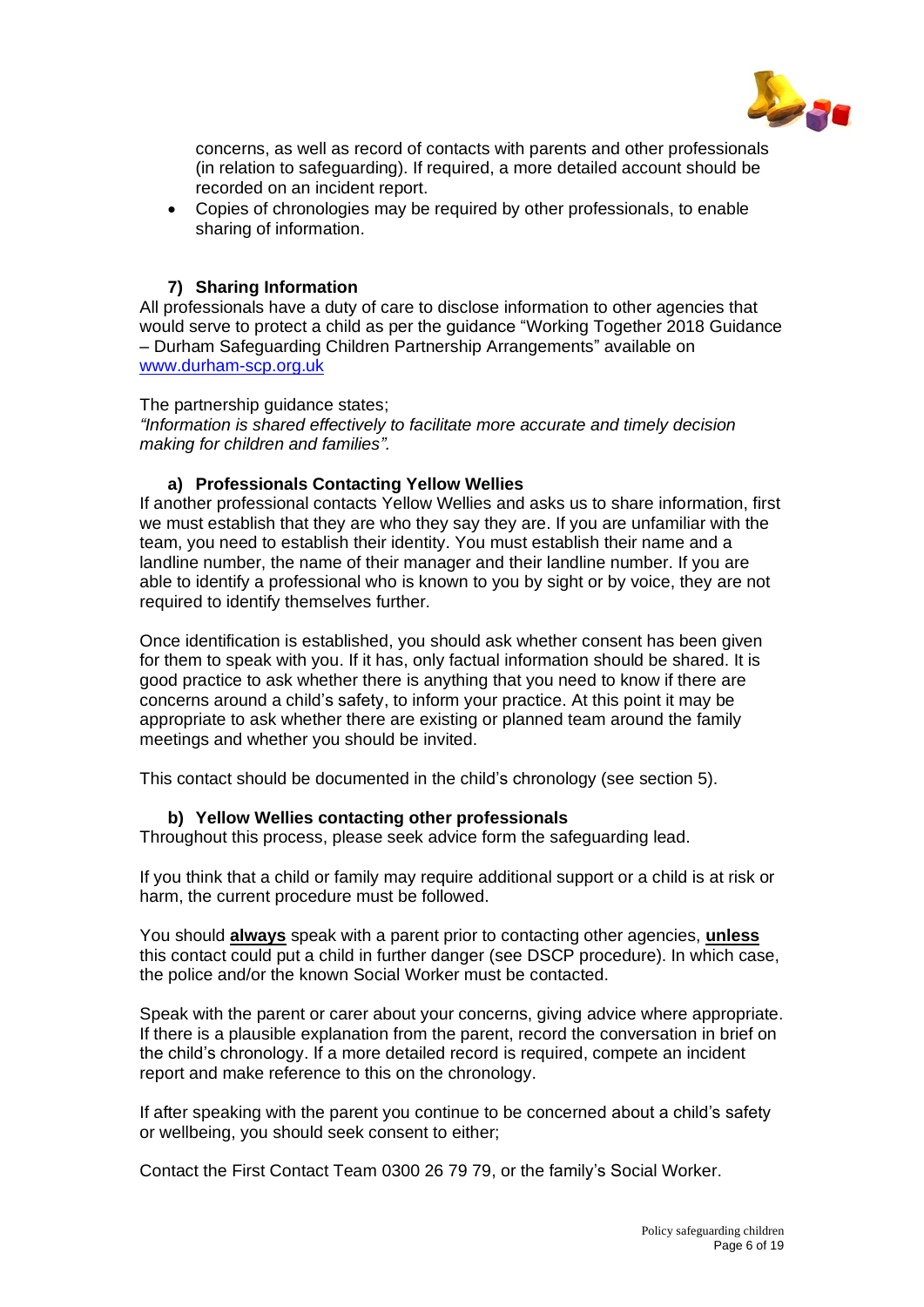

If consent is not given and you have a concern about a child's safety, advise the parent that you will proceed with the safeguarding process without their consent.

## **8) General Data Protection Regulations (GDPR)**

- Children must be protected. All staff must maintain confidentiality and privacy of children's information and data AT ALL TIMES. This includes, but is not restricted to, social networking sites. Nursery social media communication is encouraged, to support the development of a parent community, to encourage home learning and encourage communication with the nursery. However, confidential information should not be placed on social media, including but not limited to responding to parents' questions or comments. If in doubt, responses should be made directly to the parent. Permission or otherwise of photographs being taken and used should be adhered to at all times, with caution around social media.
- Please see the separate GDPR Privacy Notice/Policy. Detailing the permission required for parents and carers to give us prior to sharing any of their information and for us to use their information in the course of our normal practice. All parents or carers are required to give written permission for us to use their data in the ways stated.
- Developmental records can be made available to parents, upon request, however, a request must be made for personal files on the children and GDPR rules must be taken into account when disclosing records that refer to third parties. *See child protection for sharing information with other professionals.*
- It is permitted for a child's records not to be provided to the parent if it is against the best interest of the child within GDPR law.
- All documentation must be kept for the minimum requirement and then discarded securely.
- Staff ensure they are available to speak with parents. The nursery operates a key worker system to give parents a familiar adult that they can liaise with on a regular basis.
- Up to date GDPR information can be sought www.gov.uk.

#### **9) Allegations against members of staff**

Please see the 'recruitment and development policy' for safe recruitment.

In the event of an allegation against a member of staff, the matter must be discussed with Kate Jones (Director) as soon as possible for a joint decision to be made on whether the member of staff is required to be removed from the children immediately. Whilst contacting the Director, the member of staff must be asked to wait in a separate area and security access devices be confiscated. In the event of the Director being uncontactable or the allegation being about the Director, the individual must seek the opinion of another nursery manager in the group or Durham County Council LADO before a decision is made on whether to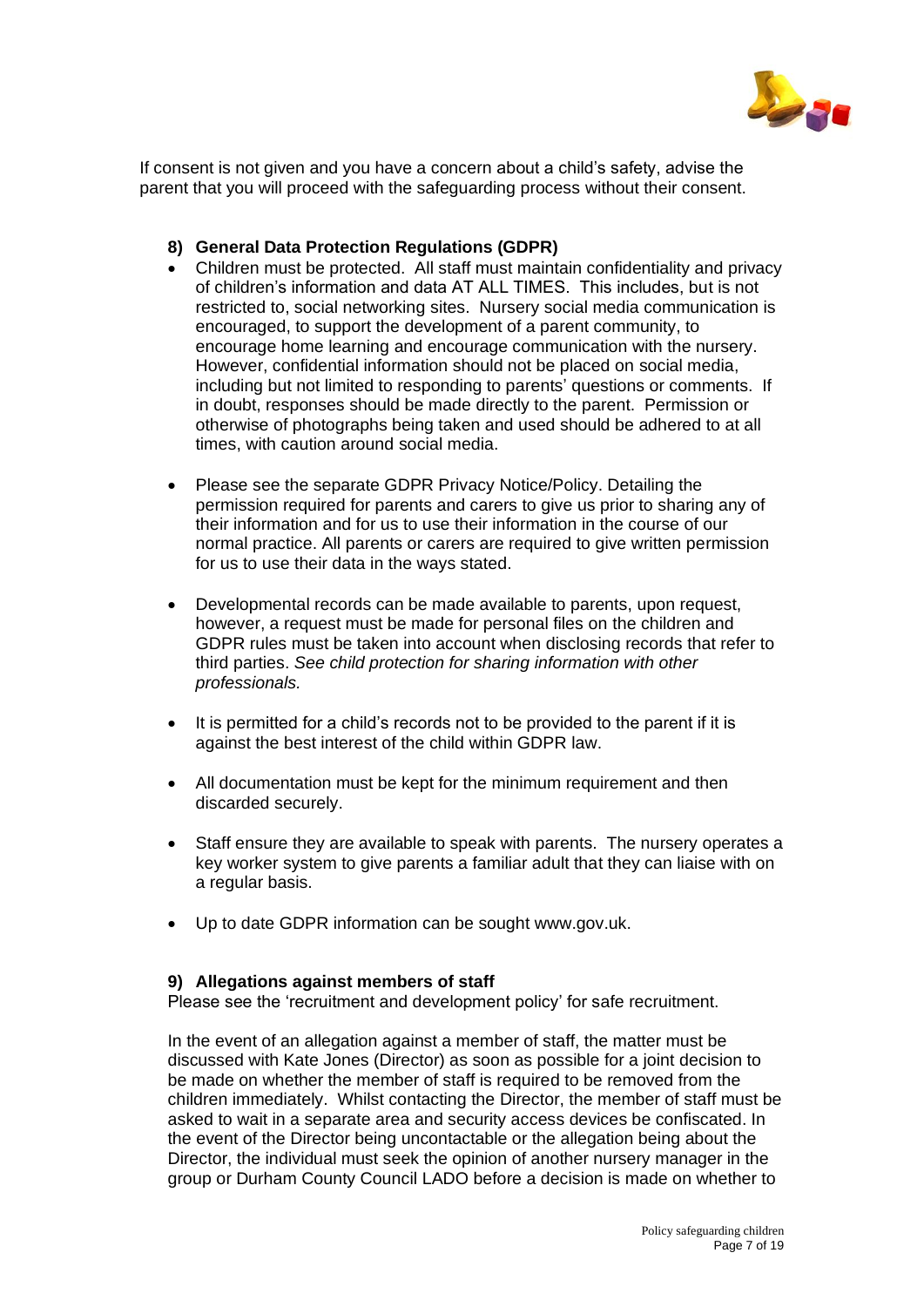

suspend the individual or for them to remain working with children in a supervised manner until a full investigation can occur. The Director may take advice from the Durham County Council Early Years Adviser or LADO.

In the event of a serious allegation being made against a member of staff, or a suspicion of abuse by a member of staff, the senior member of staff must be informed immediately. The senior member of staff must first investigate the allegation and if concerned contact the First Contact Team immediately. If the allegation is of a serious and urgent matter and any further delay could result in a child being harmed, the police must be contacted on 999.

The parent/carer or different member of staff can, if they feel it more appropriate, contact Ofsted or the First Contact Team without informing the nursery.

| <b>First Contact Team</b> | 03000 26 79 79 |
|---------------------------|----------------|
| Ofsted                    | 0300 123 1231  |

If an employee, Director or proposed employee is found to be unsuitable for working with children via disclosure or a DBS they will be dealt with under the disciplinary process under gross misconduct. This includes immediate removal from the premises.

The provider must give Ofsted the following information when relevant:

• details of any order, determination, conviction, or other ground for disqualification from registration under regulations made under section 75 of the Childcare Act 2006;

• the date of the order, determination or conviction, or the date when the other ground for disqualification arose;

• the body or court which made the order, determination or conviction, and the sentence (if any) imposed; and

• a certified copy of the relevant order (in relation to an order or conviction).

The information must be provided to Ofsted as soon as reasonably practicable, but at the latest within 14 days of the date we became aware of the information or ought reasonably to have become aware of it if they had made reasonable enquiries. Any incident where a member of staff is found to be responsible for the harm of a child or for putting a child at harm (or if that member of staff leaves as a result of allegations prior to a formal disciplinary hearing) must be reported to the DBS service, in line with section 35 of the Safeguarding Vulnerable Groups Act 2006. Current contact numbers are available on the DSCB web site [www.durham-scp.org.uk](http://www.durham-scp.org.uk/)

Investigation of any form of abuse puts an enormous strain on everyone involved. Staff, however, must always act courteously and considerately towards the parents/carers as well as the child, recognising their fears and anxieties and, in respect of the children, finding ways to minimise the traumas they are facing. Staff will be expected to maintain a high level of professionalism as well as ensuring confidentiality inside and outside the nursery.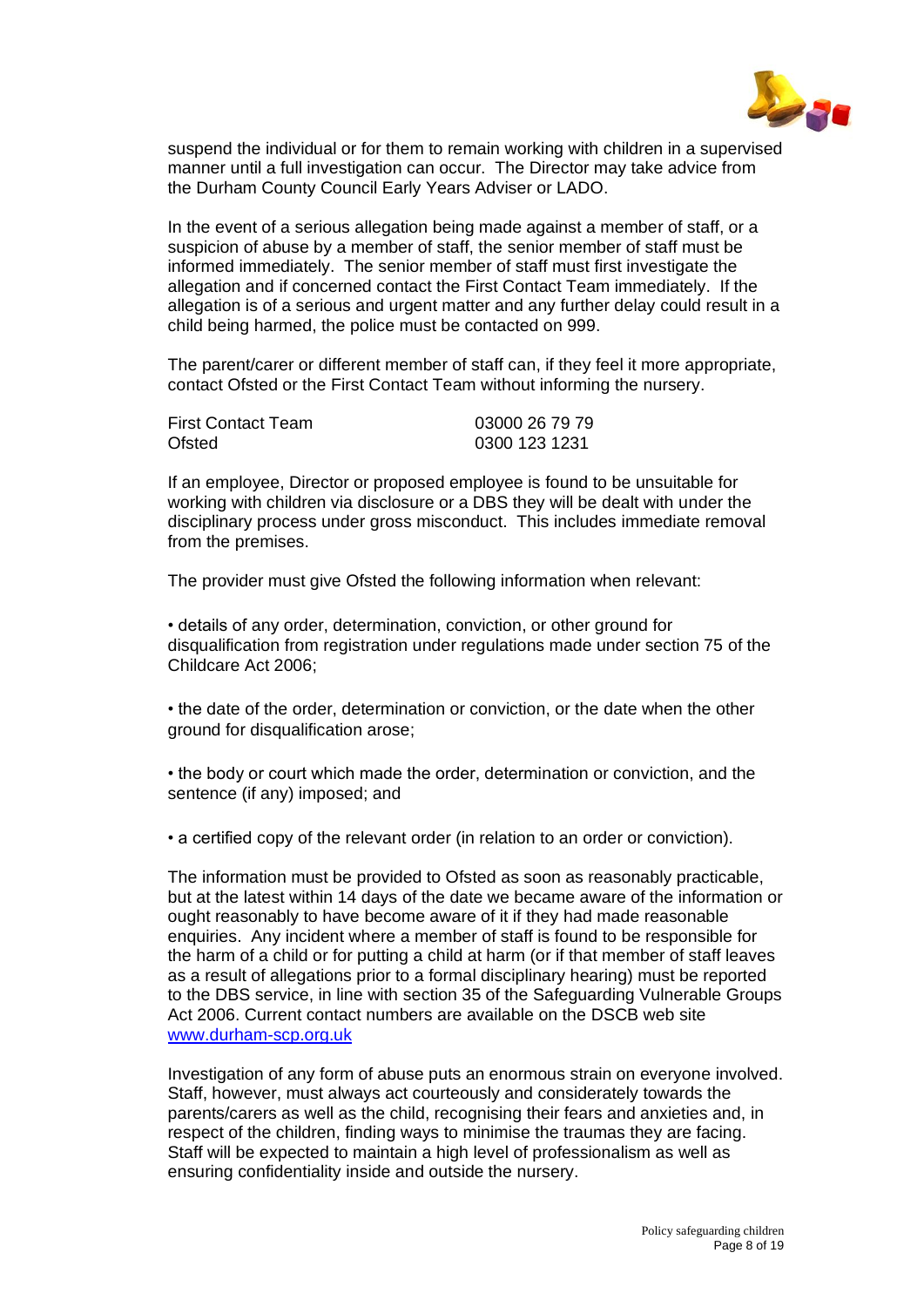

Kate Jones, Director (Deputised by the Safeguarding Lead in charge) will be the designated member of staff responsible for liaising with Child Protection Agencies.

## **10) Whistleblowing**

Yellow Wellies is committed to ensuring that all its activities are conducted ethically, honestly and to the highest possible standards of openness and accountability, to protect and safeguard the needs of all staff, children and their families.

In line with that commitment, we aim to create an environment where concerns about any activity can be disclosed without the fear of detriment or dismissal, to support this openness, each member of staff will be asked at each Supervisory meeting whether they have any concerns with any of their colleagues, this must be responded to fully and accurately.

At Yellow Wellies we recognise that our staff are often in the best position to know when the interests of others are being put at risk. We also recognise that staff can act as an early warning system on matters of safeguarding, health and safety or to help uncover fraud and mismanagement in the workplace.

We recognise that some staff may feel reticent about disclosing such information because they:

- feel that they are being disloyal to their colleagues
- fear reprisals through harassment or victimisation; or
- are unsure of the best way to proceed.

Whatever the reason, they may believe it is easier to ignore their concern which may be just a suspicion.

In any situation the Public Interest Disclosure Act 1998 is designed to provide protection to individuals, who make certain disclosures of information in the public interest, from detriment or dismissal.

#### **a) When to use this procedure**

Yellow Wellies' Whistle Blowing Procedure may be used when there is reasonable belief that any of the following may be a concern with staff or other professionals working on the premises:

- that a criminal offence has been committed, is being committed or is likely to be committed;
- that a person has failed, is failing or is likely to fail to comply with any legal obligation to which he/she is subject;
- behaviour that has, or may have, harmed and/or committed a criminal offence towards a child;
- conduct towards a child indicates he/she is unsuitable to work with children;
- that a miscarriage of justice has occurred, is occurring or is likely to occur;
- that the health and safety of any individual has been, is being or is likely to be endangered;
- that the environment has been, is being or is likely to be damaged.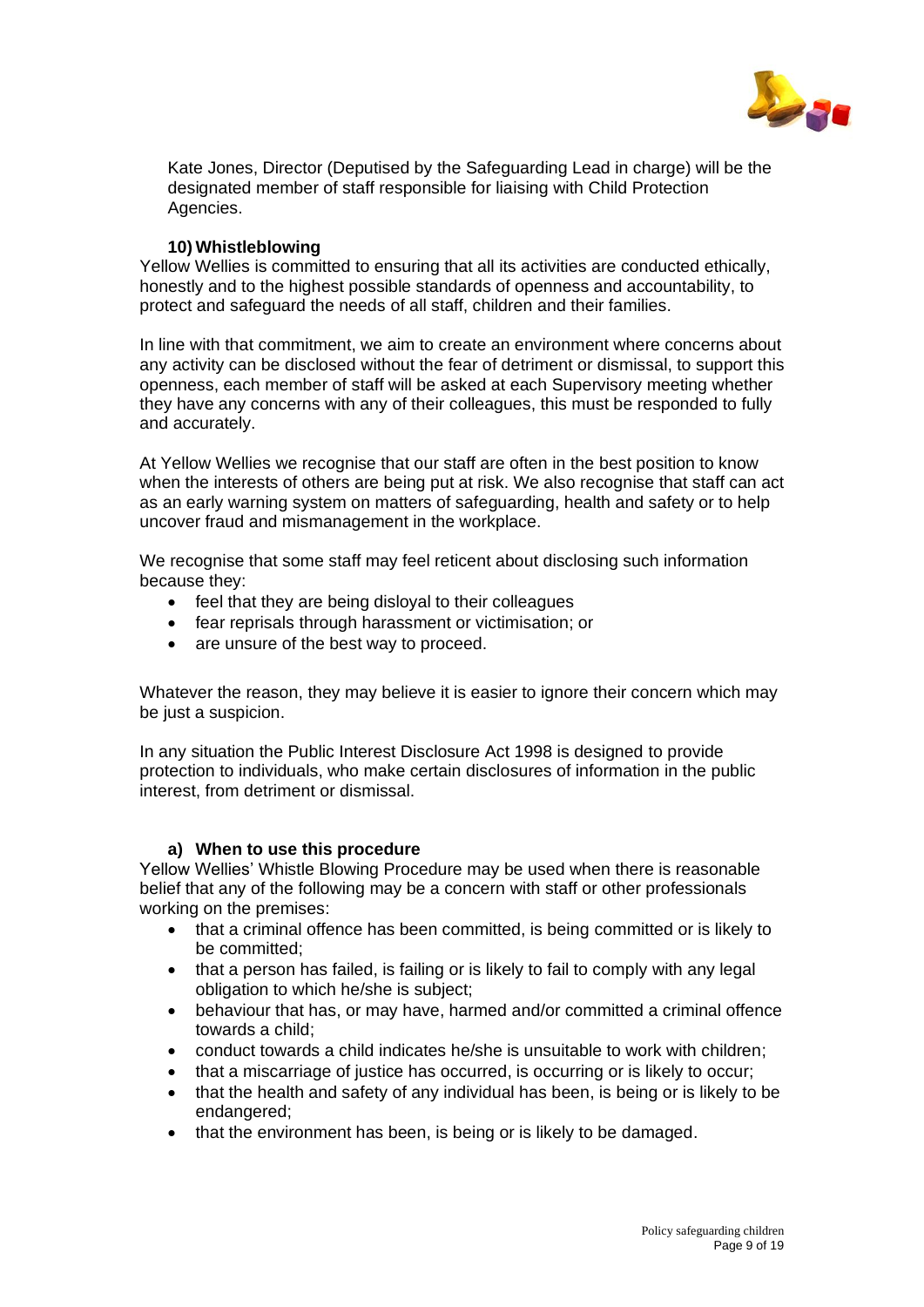

Issues that might be the subject of concern that do not fall into any of the above categories may be covered by other Nursery procedures. Therefore the appropriateness of using one or more of the following procedures should be considered in the first instance by those wishing to raise concerns:

- **Equal Opportunities Policy**
- Complaints Procedures
- Safe Recruitment and Selection Procedures.

This procedure is designed to offer protection to those workers who make disclosures provided the disclosures are:

- in good faith:
- in the reasonable belief that the information disclosed, and any allegation contained within it, are substantially true; and
- not made for the purposes of personal gain.

When a disclosure is made in line with the above, nursery will not tolerate harassment or victimisation (including informal pressure) of the Whistleblower. All cases of suspected harassment or victimisation of the Whistleblower will be investigated under our grievance / disciplinary procedure. If harassment or victimisation is proved, the perpetrator will be considered to be guilty of a disciplinary offence and will be subject to appropriate disciplinary action in accordance with our Disciplinary Procedure.

All whistle blowing concerns raised will be treated with the strictest confidence and Yellow Wellies will make every effort not to reveal the identity of the person (the Whistleblower) making the disclosure, unless required by law.

Depending on the nature of the concern and the outcome of the resulting investigation, the Whistleblower may be required to come forward as a witness. The identity of the Whistleblower shall not be made known to the person(s) who are subject of the disclosure without the Whistleblower being previously informed. A Whistleblower wishing to remain known only to the person(s) involved in the investigation shall have the option of withdrawing the disclosure if the continuation of the investigation would necessarily lead to their identification to the person(s) who are subject to the disclosure.

Whistleblowers are encouraged to put their names to any disclosures they make, as anonymous disclosures may prohibit the action that can be taken against person(s) subject to the disclosure. Also, it makes it difficult to provide feedback to the Whistleblower and to ask follow up questions.

If a disclosure is made in good faith but is not confirmed through investigation, no action will be taken against the Whistleblower and the Manager/Director will ensure that he or she suffers no reprisals. However, if there is evidence that a malicious and false disclosure has been made by the Whistleblower, then disciplinary action may be taken.

Individuals should raise Whistleblowing concerns as soon as they have reasonable suspicion and are not expected to investigate the matter themselves or prove that the concern is well founded.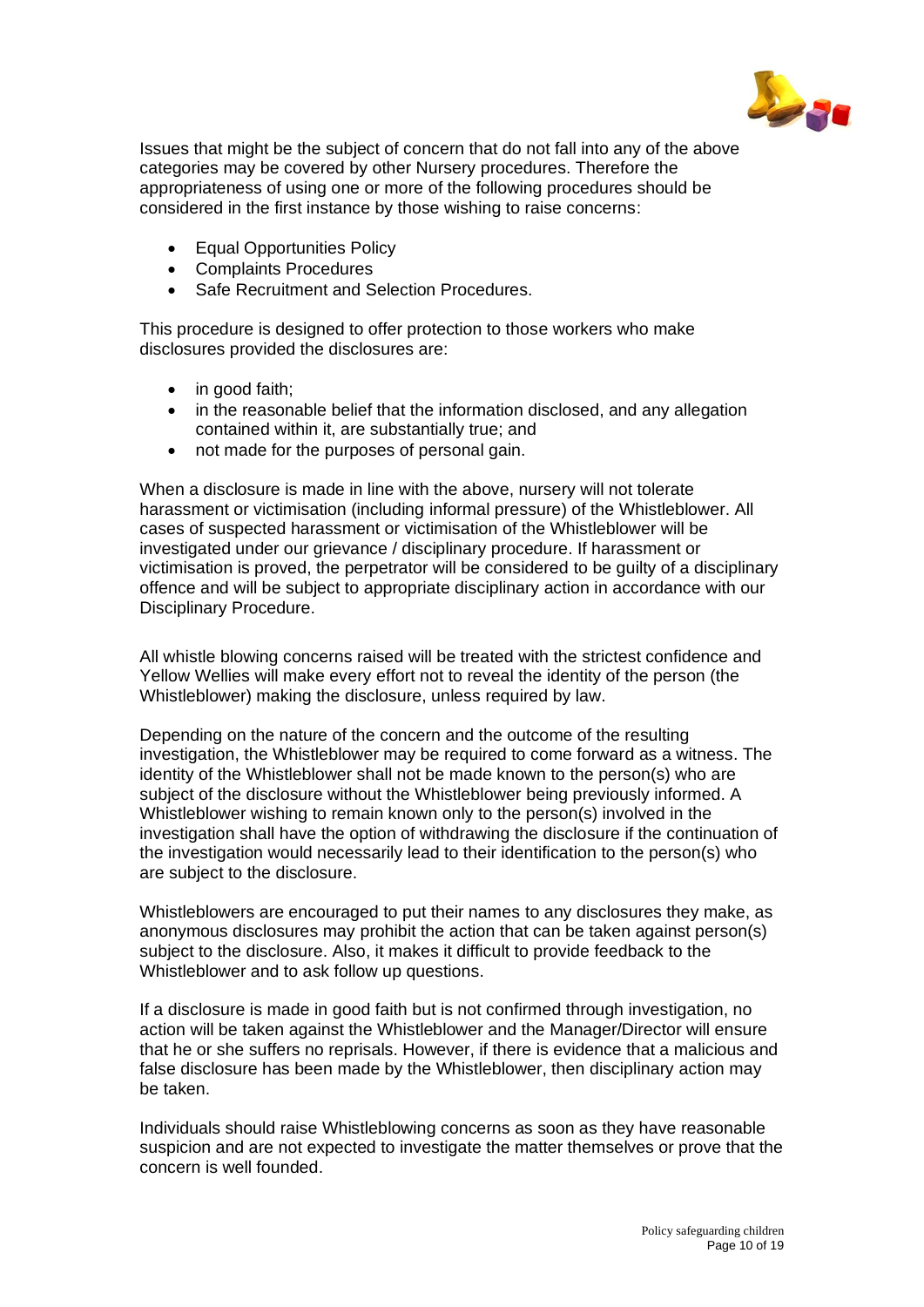

## **b) How to raise a concern**

Staff are encouraged to first raise their concerns with the Nursery Manager (or the Director if the concern regards the Manager) who will then be responsible for taking the matter forward. If individuals believe that the concern is of a serious enough nature or that management is involved, they should approach the Director.

Ofsted Whistle Blowing hotline service on 0300 123 3155 Email: **[whistleblowing@ofsted.gov.uk](mailto:whistleblowing@ofsted.gov.uk)**. Or in writing to: WHBL, Ofsted, Piccadilly Gate, Store Street, Manchester M1 2WD.

Individuals may also contact the First Contact Team directly on 03000 267979

Or the 24 hour NSPCC whistleblowing helpline on 0800 028 0285, help@nspcc.org.uk

Independent support and advice may also be gained in person, by telephone from: Kirsty Wilkinson: Education Development Adviser / Lead Safeguarding Support Tel 03000 268925 or by email [kirsty.wilkinson@durham.gov.uk](mailto:kirsty.wilkinson@durham.gov.uk)

# **c) Recording, investigating and reporting the concern**

The first person to receive the Whistleblower's concern should record the details on an incident form.

For all matters relating to children, concerns must be discussed with the First Contact Team on 03000 26 79 79 or advice sought through the Ofsted whistle blowing hotline.

When requested, where appropriate and within legal guidelines Yellow Wellies will aim to provide feedback to Whistleblower.

Yellow Wellies will give as much feedback as possible after considering the legal implications and the confidentiality it owes to other employees. Any feedback given to the Whistleblower will be recorded and kept in Nursery unless this might compromise any investigation.

At all times the Whistleblower is encouraged to seek further advice if they see further evidence that the wrongdoing is continuing or if they are anxious about some perceived or actual reprisal.

**All** Staff are reminded that they have an obligation of confidentiality to Yellow Wellies and must ensure that confidential matters relating to the work and successful administration of the Nursery are not improperly disclosed.

# **11) Lost Children**

There are a limited number of situations where a child could be lost and these are:

- Where a child wanders off on a nursery outing
- Where a child escapes from the nursery
- Where a child is taken from the nursery by an unapproved adult (see [Procedures for Answering the Door](http://internal.bath.ac.uk/nursery/policy/collectchild.html) and for the Collection of Children)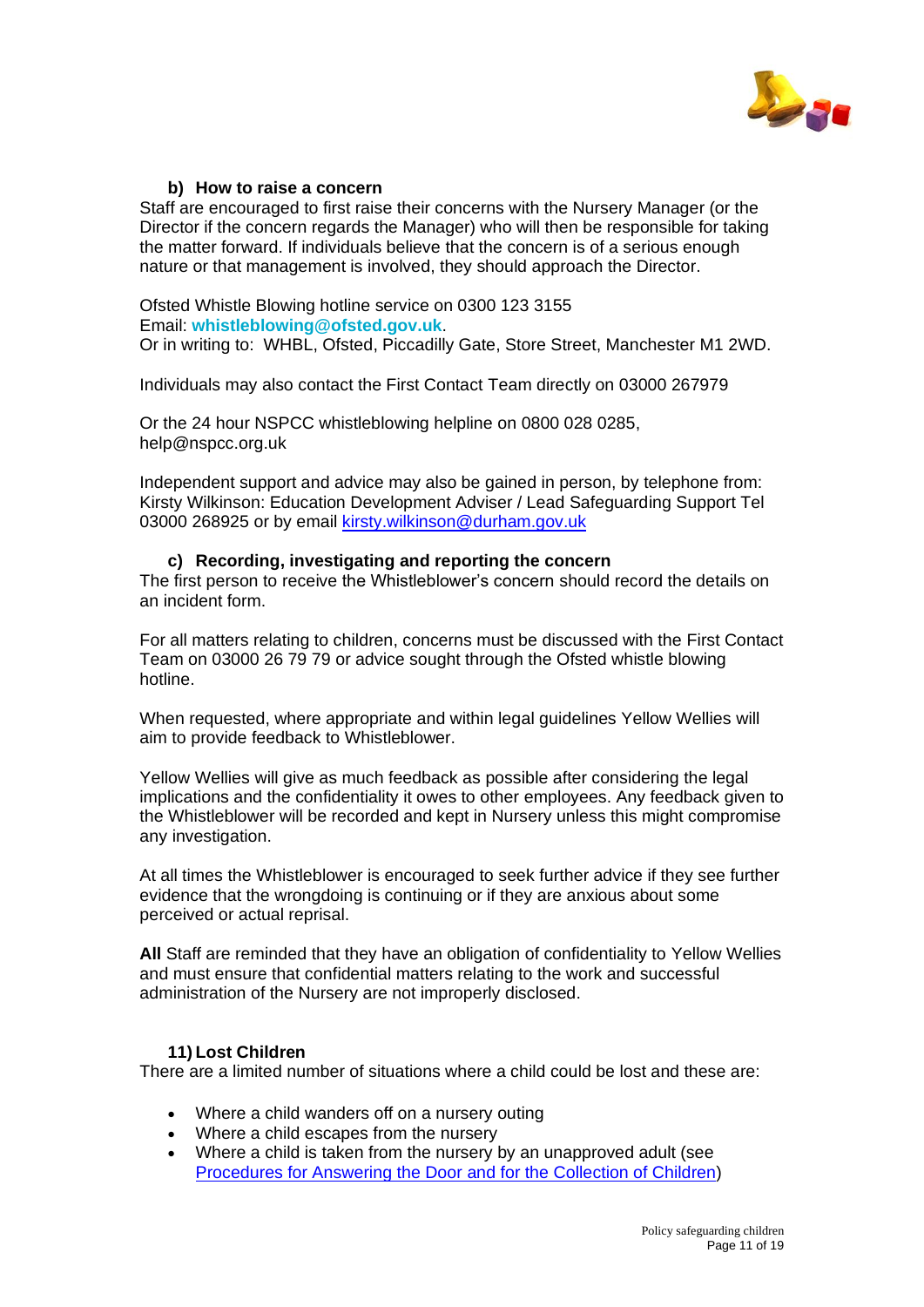

Should a child become lost the following action should be taken:

- Alert the most senior member of staff who will make enquiries of relevant members of staff as to when the child was last seen and where.
- Maintain the safety of the other children, with regard to supervision and security, ensuring that the remaining children are sufficiently supervised and secure.
- one or preferably two members of staff should search the immediate vicinity for no longer than 15 minutes.
- If the child cannot be found then the police and parents must be informed.
- Continue to search, opening up the area, keeping in touch by mobile phone.

When the situation has been resolved members of staff should complete an incident report, review the reasons for it happening and ensure measures are taken to ensure that it does not happen again.

Ofsted will be informed of the event and of measures taken. Copies of incident logs will be made available.

## **12) Unexpected Absence**

Irregular attendance at nursery may be an indication of neglect of a child. If a child is unusually and unexpectedly absent their parent/carer must be contacted by telephone to ensure there are no safeguarding issues. This contact (or attempt) must be recorded.

## **13) Child Collection**

To ensure the safety of all children and staff the following procedures must be adhered to:

• Answering the door

The person who answers the door must always identify the caller prior to opening the door and identification needs to be sought if the caller is not recognised. All unknown people will be asked to wait outside until their identity is confirmed.

• Visitors

All visitors, such as sales people, Ofsted Inspectors and college assessors, must fill in the visitor's book on arrival. Identification must always be requested and the visitors' book completed.

• Authorised collectors.

Parents give written consent of any person authorised to collect their child. If another person is to collect the child, parents must notify the Nursery in advance, giving a full description, or preferably a photograph of the individual. It is always preferred that a new collector takes the opportunity to drop the child off or attend with a previously known collector, to make themselves known first. If necessary, the nursery or parents can issue passwords when a known person cannot collect the child. If a parent/carer telephones to give permission for an unknown adult to collect, the known carer must be called back on a filed contact number to authenticate the parent.

• Persons prohibited from collecting children All staff should be aware that some children are not allowed to come into contact with members of their own family. If one of these family members should call at the nursery they must not be granted access to the child. A senior person must deal with the situation and ensure that no contact is permitted. The nursery will ensure that they have written clarification as to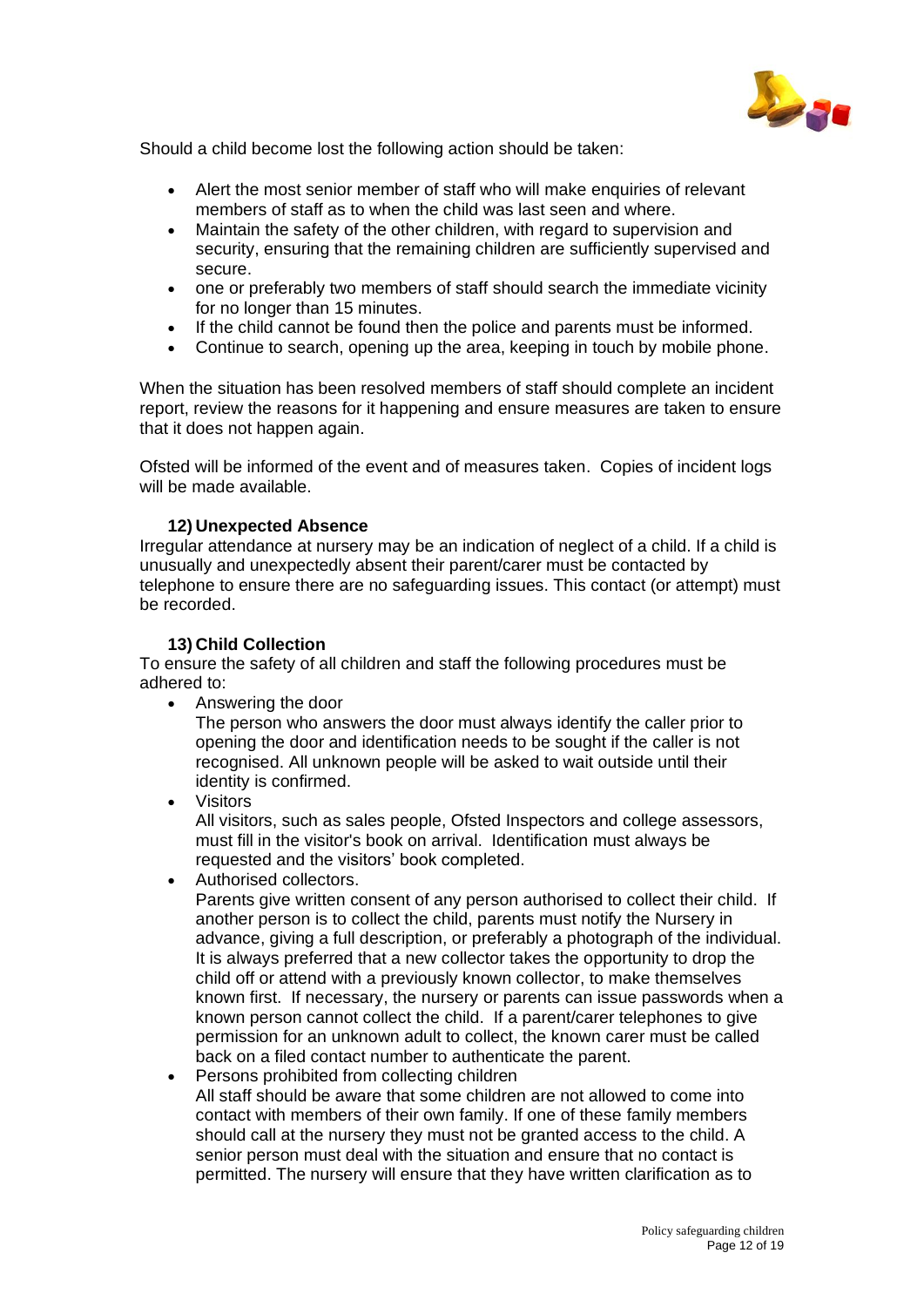

who is the legal guardian, where appropriate. The child's primary carer must be informed of the incident immediately thereafter.

If authorisation of collection is withdrawn (other than a parent), this must be confirmed in writing by the parent who signed the original registration form.

• Uncollected children

In the event of a child not being collected by 6pm, without prior agreement by and notification to the nursery, every effort will be made to contact the parents or carers. If we are unable to make contact other emergency contacts will be called. At least two members of staff will remain with the child, one of which will have management responsibilities. If, by 6.30pm, no progress has been made in contacting any parents or carers, the Officer in Charge will contact the out of hours duty officer at Social Services on **03000 267979** and proceed as directed.

# **14) Outings**

For clarification, an outing is any trip outside the nursery, including walks and arranged trips and includes 'Forest School' activities off site. For all outings the following procedures must be followed:

- A 'Visits Outside the Nursery' form must be completed prior to leaving the nursery. This form will state staff and children's names, a mobile phone number, the route and final destination, which adult is the trained first aider and the time departed.
- A risk assessment must be carried out but does not have to be in writing.
- Adult:child ratios must be maintained at a safe an appropriate rate. The most senior member of staff on the trip should carry out a risk assessment for the ratios and consider the children present. A good guide is follows: 1:4 for children over the age of 2 years.

1:2 for children under 2 years of age.

These ratios can include students who are over 17 and proven to be responsible, but ratios must not reduce below the minimum statutory. Statutory ratios can be used for visits inside the Children's Centre if deemed to be suitable.

- Adults and children should wear suitable attire to protect them from the weather and to prepare for the terrain.
- Additionally, where possible parents should be encouraged to join in as they can be responsible for their own children and allow staff to concentrate on the other children. Parents must not be included in ratios, but the children of parents can be excluded from ratios. So long as we do not go below the statutory requirements.
- A first aider must be present and a suitable first aid kit must be taken (including burns kit for Forest Schools sessions). Access to contact numbers and information on allergies, etc. must also be taken along with tissues, spare clothing, plastic bags, pen/pencil and a camera. NB: A suitable number of first aiders should also remain at the nursery with any children.
- The children must be counted before setting off (on the coach if used) and counting must be ongoing at regular intervals throughout the outing. If the group is broken up into sub-groups a designated person in charge must be assigned and that person is responsible for counting the children at regular intervals.
- A count must be carried out before leaving a building.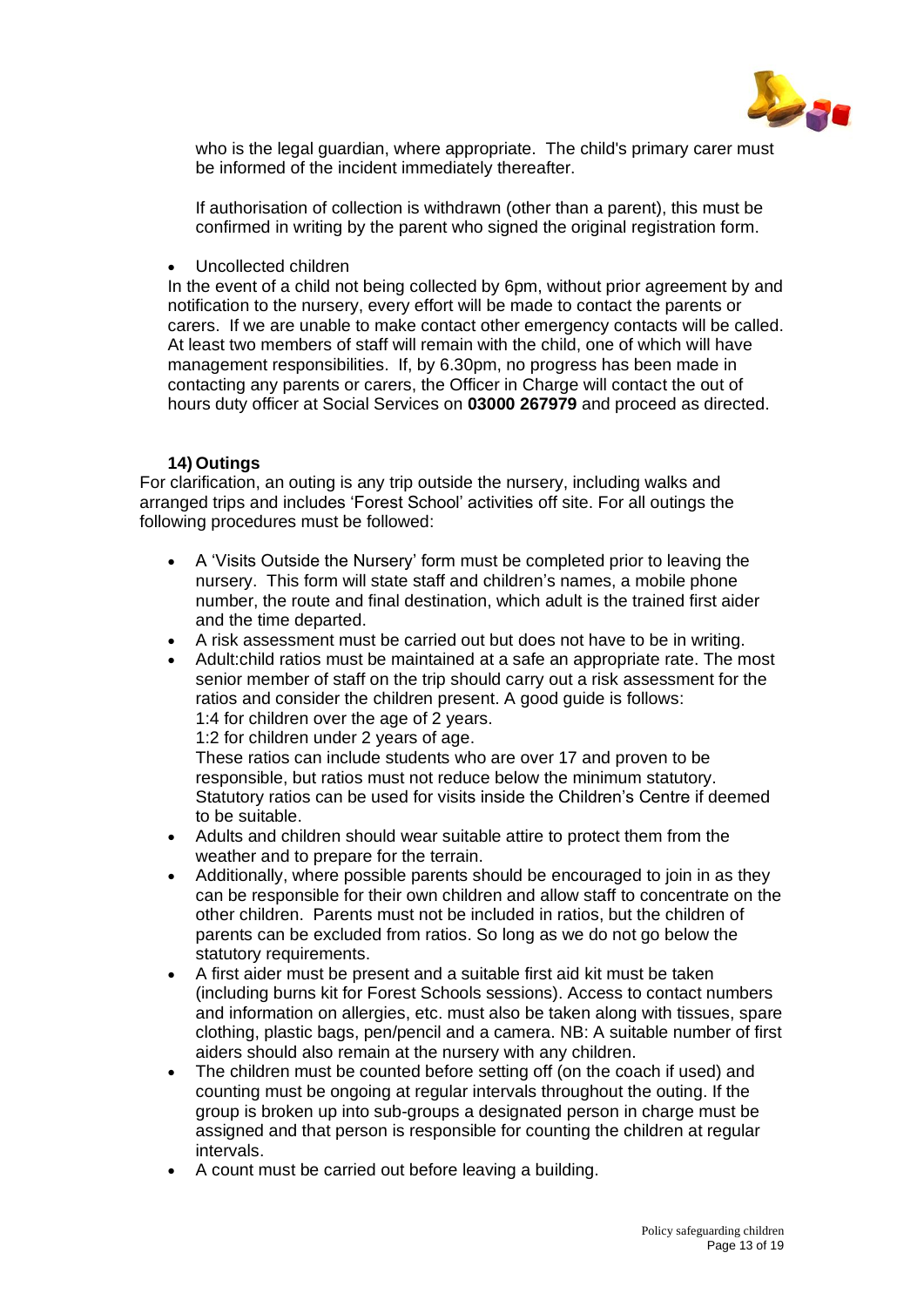

- All staff will wear uniform to ensure that the nursery group is easily recognised (including a nursery jacket – not own jackets).
- Toilet facilities must be provided for the children at regular intervals.
- Food and drinks must be provided at similar times to those in the nursery and water available on demand to children and offered to younger children, as required.
- Meeting points must be pre-designated and times arranged when all the party should assemble. These must be strictly adhered to.
- Transport must be fully insured; drivers' details satisfactory and all seats must have safety harnesses or equivalent and child safety seats as required by law. The maximum seat capacity of the vehicle must not be exceeded.
- The nursery outings outside the building or nursery outdoor area, mobile phone must be taken and no other staff phone may be carried. In the event of a whole day outing or a long-distance outing. The senior member of staff can carry all of the staff phones, which must be switched off at all times. The nursery outings mobile phone number can be given to staff's contact's for emergency calls (eg children's school).

At the conclusion of each outing the member of staff in charge of the outing will complete a review of the outing, noting the following:

- Any particular problems with transport (e.g. coach arriving late, no seat belts etc)
- Any particular problems with the venue (e.g. nowhere to shelter during rain)
- Any particular problems with specific children (illness, distress, etc)
- Comments from parents
- Recommendations for future visits.
- An evaluation of the educational suitability of the visit and how enjoyable it was for the children.

Prior to each outing the adult in charge of the outing will refer back to the reviews and take accounts of comments when preparing for the next outing.

The venue should be inspected or current personal knowledge used to ensure that it is suitable for the number, age and stage of development of the children and that the venue can cater for children with any disabilities or cultural requirements that we have.

During an outing if a child becomes lost staff will;

- Dial 999 and ask for the Police.
- Contact the nursery to make them aware of the situation.
- Contact the child's parents.

Whilst on an outing, even with parents present, the nursery is fully responsible for the children and all other policies and procedures must be adhered to.

Short, simple outings (eg walk to the local shop) does not require a written risk assessment for every outing, however regularly repeated trips should have a standard risk assessment, which should be read an understood by the lead practitioner prior to departure. In any event, if an unexpected risk becomes apparent, this should be managed at the time and noted on the outings sheet upon return to the nursery. If this is a permanent or long-term new risk, this should be added to the overall risk assessment for the trip.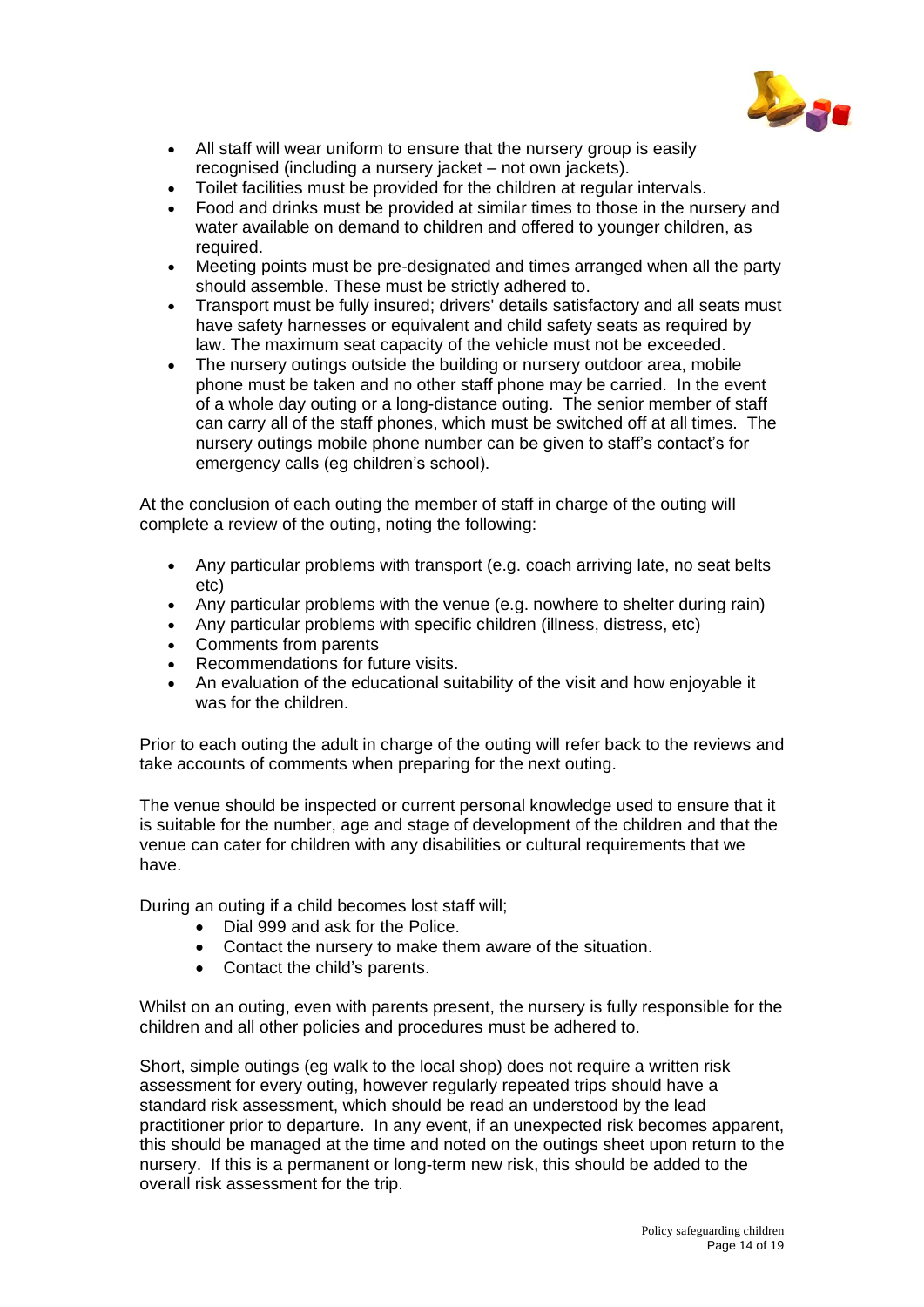

# **15) Visitors to the nursery**

All visitors must sign in and out of the nursery and provide a proof of identification prior to being allowed into the areas where children are. Visitors should wear a badge which must clearly display to parents that they are a visitor. No visitor will be left alone with a child, unless they are an identified support worker authorised to work with children. In this instance, the visitor would only be permitted to be left with the child or children to which they are allocated (eg one to one support for inclusion) when their ID has been checked. Regular parent helpers should have a DBS disclosure.

## **16) Mobile Phones**

To protect the children from the taking of inappropriate photographs, non-work mobile phones with camera functionality are not permitted in the nursery where the children are. Personal mobile phones should be turned off and locked away in the lockers provided in the staff rooms prior to the beginning of a shift and not used in the nursery, other than in the staff room.

# **17) Social Media**

Social media is becoming a large part of the world we live in and as such at Yellow Wellies we need to make sure we protect our children by having procedures in place for safe use.

We use social media to share pictures of the activities the children have accessed at nursery. In order to safeguard children we will:

- Ensure all children in the photographs or posts have the correct permissions in place from their parent / carer
- Not allow others to post on our social media pages, i.e. only management can post on the page, only parents / family / carers who have been invited to join the group can view and comment on the posts
- Monitor comments on all posts and address any concerns immediately.

# **a) Staff acceptable use of social media**

We require our staff to be responsible and professional in their use of social networking sites in relation to any connection to the nursery, nursery staff, parents or children.

- When using social networking sites such as Facebook or Instagram staff must:
	- o Not name the setting they work at
	- o Not make any negative or personal comments relating to their work or post pictures in work uniform
	- o Not become personal 'friends' of followers of parents or children. Any existing relationships prior to a parent joining the nursery should be reported to the safeguarding lead. Staff should not send private messages to any parents/family members (unless they were known personally prior to attending nursery)
	- o If a parent asks questions relating to work via social networking sites, then staff should reply asking them to come into the setting or contact the manager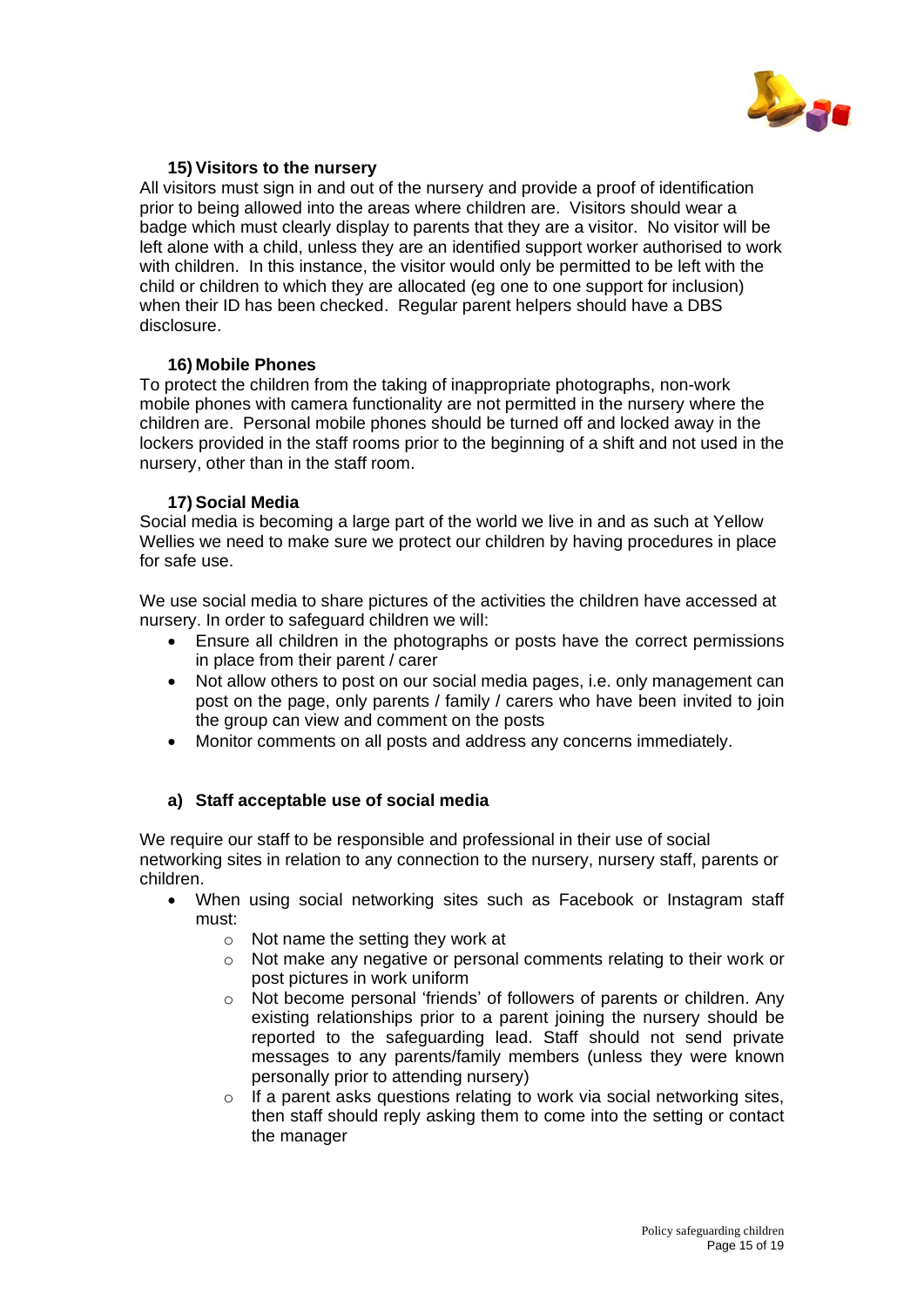

- o Ensure any posts that can be seen by parents reflect their professional role in the community (e.g. no inappropriate social event photos or inappropriate comments i.e. foul language)
- o Report any concerning comments or questions from parents to the manager/safeguarding lead
- o Not post anything that could be construed to have any impact on the nursery's reputation or relate to the nursery or any children attending the nursery in any way
- If any of the above points are not followed then the member of staff involved will face disciplinary action, which could result in dismissal.

Please refer to the following documents for current guidance;

#### For Managers

Safeguarding children and protecting professionals in early years settings: online safety considerations for managers - GOV.UK (www.gov.uk)

UKCIS Early Years Online Safety Considerations for Managers.pdf [\(publishing.service.gov.uk\)](https://assets.publishing.service.gov.uk/government/uploads/system/uploads/attachment_data/file/776470/UKCIS_Early_Years_Online_Safety_Considerations_for_Managers.pdf)

# For Practitioners

Safeguarding children [and protecting professionals in early years settings: online](https://www.gov.uk/government/publications/safeguarding-children-and-protecting-professionals-in-early-years-settings-online-safety-considerations/safeguarding-children-and-protecting-professionals-in-early-years-settings-online-safety-guidance-for-practitioners)  [safety guidance for practitioners -](https://www.gov.uk/government/publications/safeguarding-children-and-protecting-professionals-in-early-years-settings-online-safety-considerations/safeguarding-children-and-protecting-professionals-in-early-years-settings-online-safety-guidance-for-practitioners) GOV.UK (www.gov.uk)

(at the time that this policy was written, the above document had not been updated in line with the revised EYFS 2021. If they are replaced with an updated version, these should of course be used as guidance)

#### **b) Parents and visitors' use of social networking**

We promote the safety and welfare of all staff and children and therefore ask parents and visitors not to post, publically or privately, information about any child on social media sites such as Facebook, Instagram and Twitter. We ask all parents and visitors to follow this policy to ensure that information about children, images and information do not fall into the wrong hands.

We ask parents **not to:**

- Screen shot, copy or share any posts or pictures from the nursery on social media platforms that may contain other children in the pictures.
- Post any photographs to social media that have been supplied by the nursery with other children in them (e.g. Christmas concert photographs or photographs from an activity at nursery)
- Share any photographs of other children on social media, without their parents' consent.

## **18) Cameras and photographs**

Only nursery cameras, ipads and laptops, etc. are permitted to be used by staff in the nursery to take photographs of children. Photographs taken are only permitted for use in the nursery and on the nursery system, documentation or electronically to the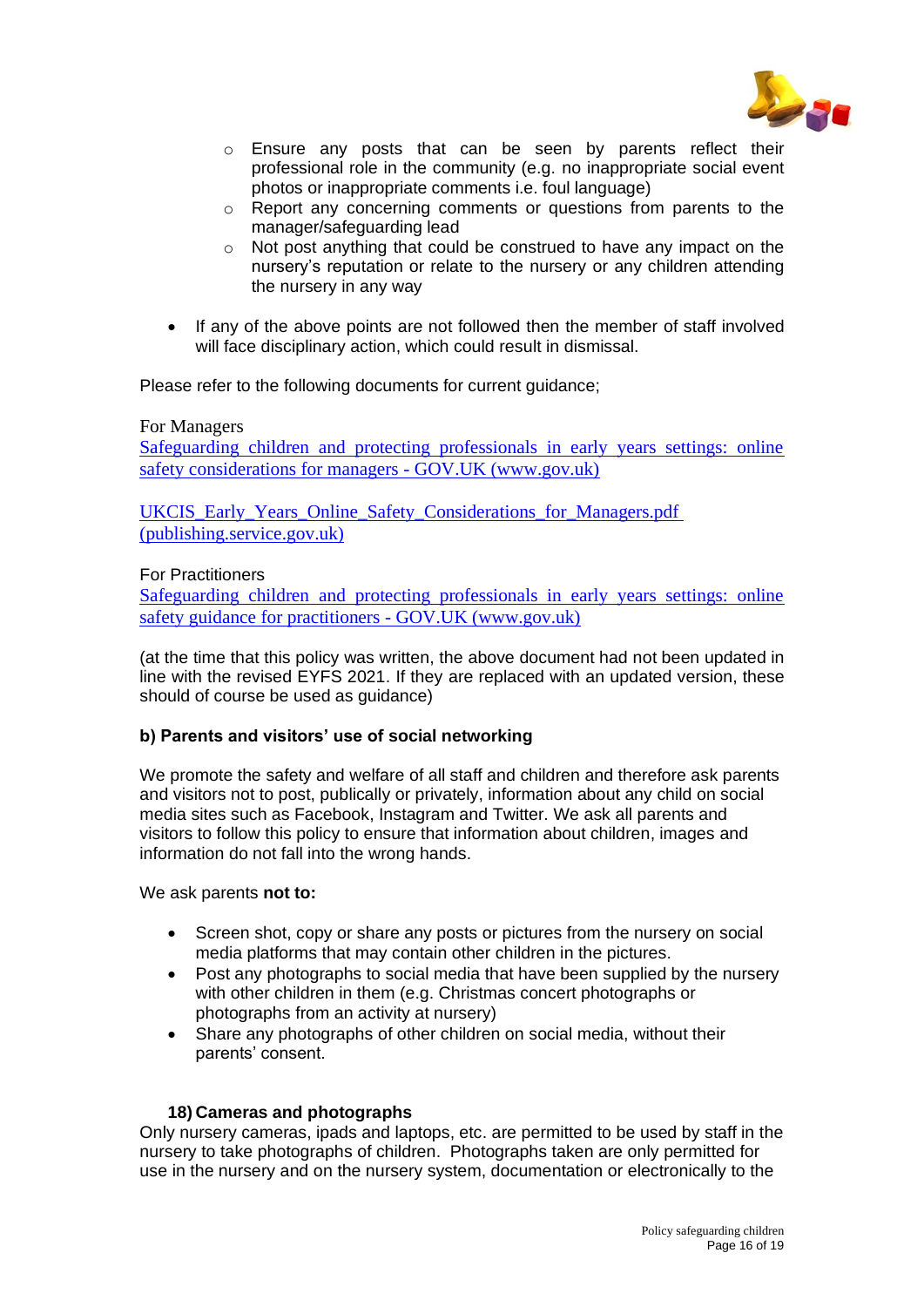

parents. Photographs may be used on the nursery web site, emailed for press use and for other promotional use **ONLY IF WRITTEN PERMISSION had been provided from parents.** Special events, such as Christmas play and graduation will undoubtedly provide an opportunity for parents to bring in their own cameras. Your professional judgement should be used and are likely to result in (but not limited to) one of the following;

- A written permission slip for cameras be created for the event
- A guidance for the taking of and use of photographs be created for the event
- A particular child at risk to be confidentially protected from photographs at the event.
- Photographs of separate children to be taken by the nursery and provided to that child's parents only (likely to be used in the event of children at risk being present).
- Parents asked not to place a photograph of any other child on the Internet (Facebook etc).

Social media and email, for example are common methods of sharing photographs. To raise awareness of the risks of sharing photographs of children, parents are provided with information and asked to sign to say they have read and understood the risks. Parents are also asked to sign to agree not share any photographs of other children (in any event).

Any online safety concerns are a safeguarding issue and thus, the nursery policy should be followed.

# **19) The Prevent duty & British Values**

Early Years teams have a responsibility to safeguard children from radicalisation and extremism. This is called the prevent duty. Fundamentally to ensure we are delivering best practice in meeting this duty, we need to be able to do two things;

- Staff need to be able to identify children who are at risk of radicalisation, whether the risk is from within their family or from others.
- Staff should build children's resilience by promoting fundamental 'British values', within activities and conversations which are suitable for their age and understanding.

British Values - In Early Years, the fundamentals of British Values are apparent in every-day activities, for example, decision-making, managing risk, good relationships with keyworkers, democracy (making decisions together), understanding rules, developing a positive sense of themselves, mutual respect and tolerance.

If a child discloses a situation or incident which leads you to believe that they are at risk of radicalisation, the First Contact Team should be called and the standard safeguarding procedure followed.

Any concerns that a raised should follow the standard procedure for any safeguarding concern.

All staff should familiarise themselves with the full documentation provided by the Department for Education online, which includes more specific practice examples.

# **20) Child peer-on-peer abuse**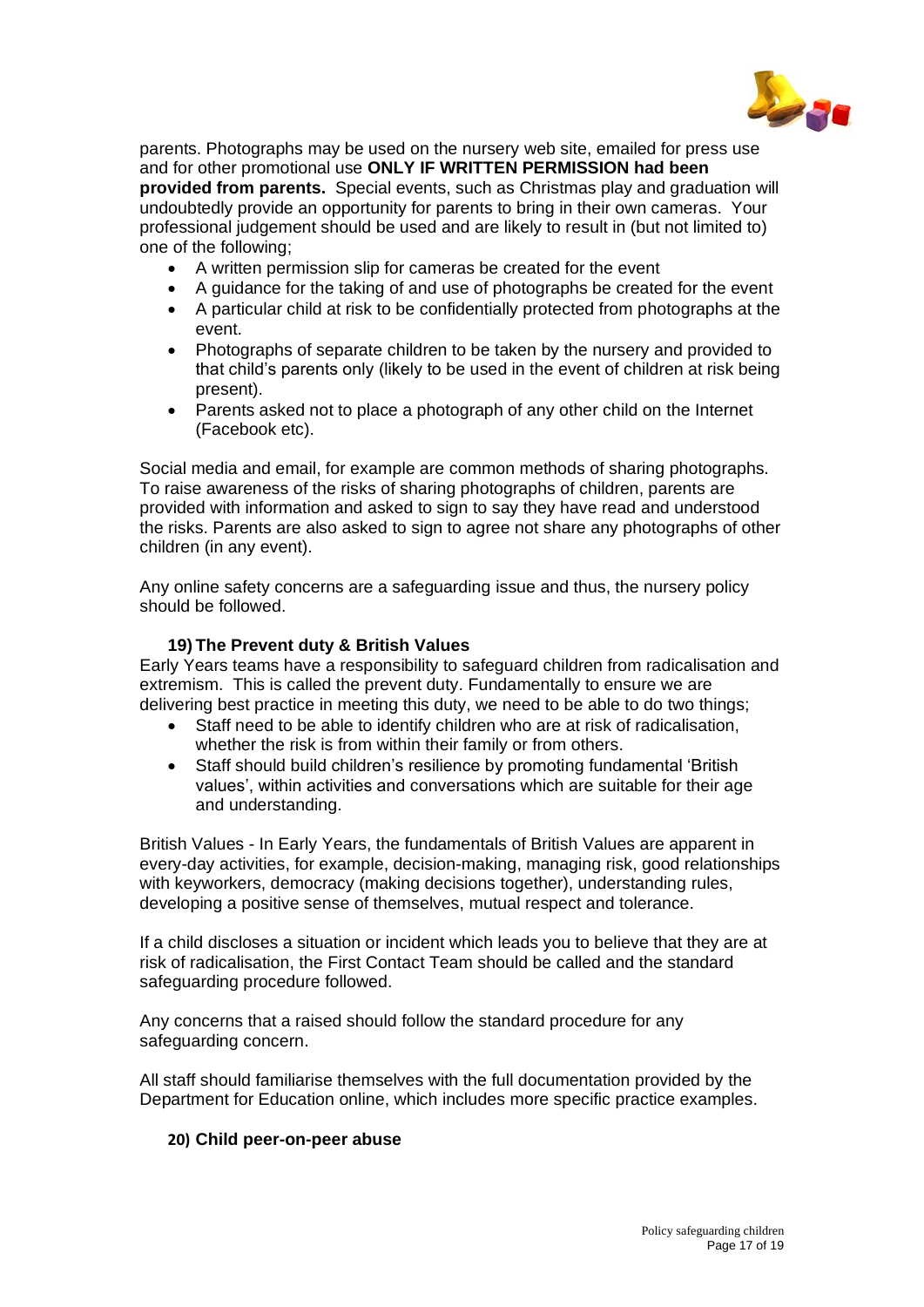

Children are vulnerable to abuse by their peers. Peer-on-peer abuse is taken seriously by staff and will be subject to the same child protection procedures as other forms of abuse. Staff are aware of the potential uses of information technology for bullying and abusive behaviour between young people.

Staff will not dismiss abusive behaviour as normal between young people. The presence of one or more of the following in relationships between children should always trigger concern about the possibility of peer-on-peer abuse:

- Sexual activity (in primary school-aged children) of any kind, including sexting
- One of the children is significantly more dominant than the other (eg much older)
- One of the children is significantly more vulnerable than the other (eg in terms) of disability, confidence, physical strength)
- There has been some use of threats, bribes or coercion to ensure compliance or secrecy.

## *If peer-on-peer abuse is suspected or disclosed*

We will follow the same procedures as set out above for responding to child abuse.

These would be questions that may helpful to you

#### **What is the age of the children involved?**

How old are the young people involved in the incident and is there any age difference between those involved? (In relation to sexual exploration, children under the age of 5, in particular 1-4 year olds who are learning toileting skills may show a particular interest in exploration at around this stage. This, however should not be overlooked if other issues arise (see following)

#### **Where did the incident or incidents take place?**

Was the incident in an open, visible place to others? If so was it observed? If not, is more supervision required within this particular area?

#### **What was the explanation by all children involved of what occurred?**

Can each of the young people give the same explanation of the incident and also what is the effect on the young people involved? Is the incident seen to be bullying for example, in which case regular and repetitive? Is the version of one young person different from another and why?

#### **What is each of the children's own understanding of what occurred?**

Do the young people know/understand what they are doing? E.g. do they have knowledge of body parts, of privacy and that it is inappropriate to touch? Is the young person's explanation in relation to something they may have heard or been learning about that has prompted the behaviour? Is the behaviour deliberate and contrived? Does the young person have understanding of the impact of their behaviour on the other person?

In dealing with an incident of this nature the answers are not always clear cut. If you are concerned or unsure as to whether or not there is any risk involved, please seek advice from the First Contact Team.

#### **Repetition**